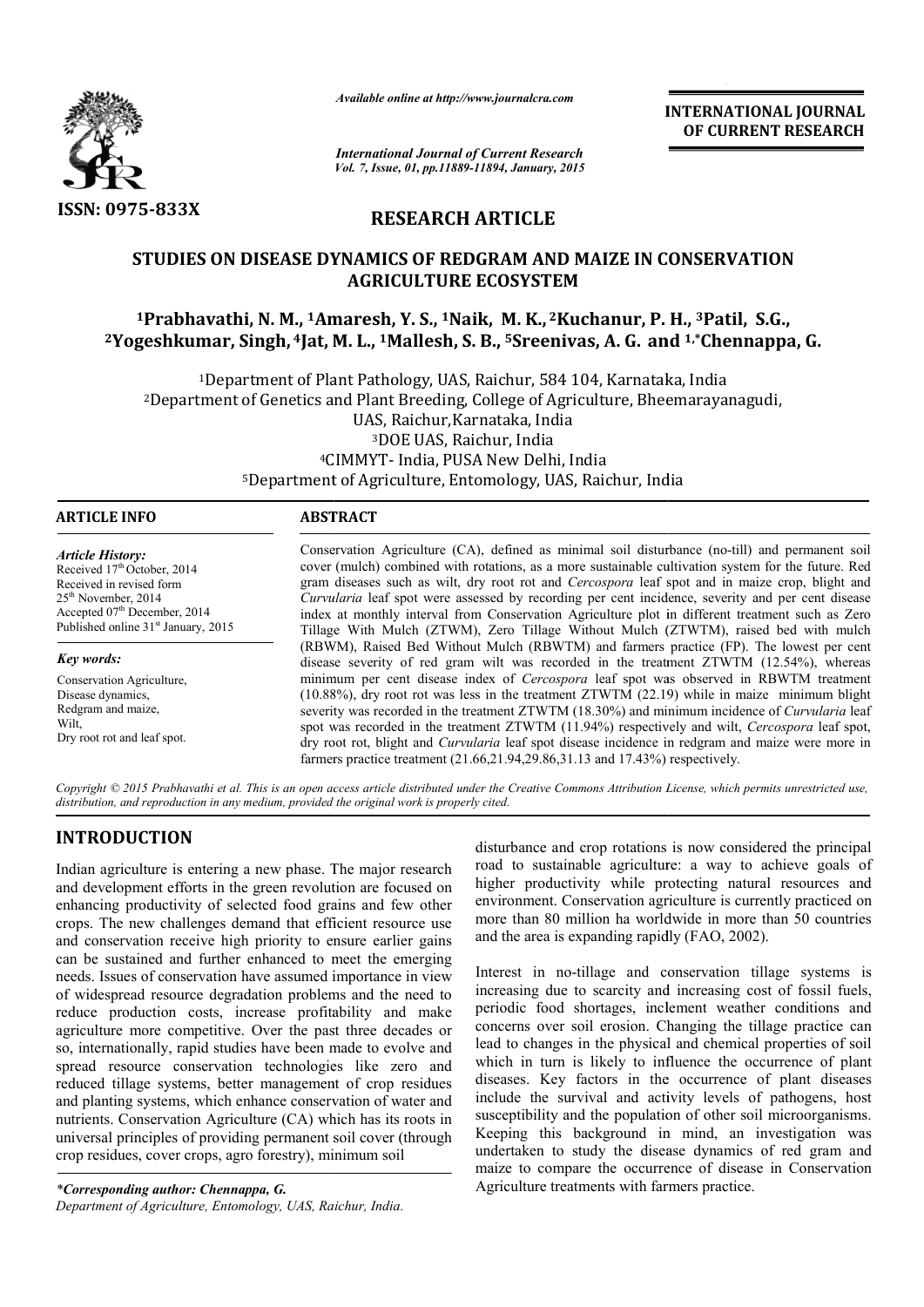### **MATERIALS AND METHODS**

Field experiments were carried out at the research farm of College of Agriculture, Bheemarayanagudi during 2011-13. The College of Agriculture, Bheemarayanagudi is situated in North-Eastern Dry Zone (Zone 2) of Karnataka state (India) at  $16^{\circ}$  43' N latitude,  $76^{\circ}$  51' E longitude and at an altitude of 389.37 m above mean sea level which receives an average annual rainfall of 660 mm and with altitude of 412 meters above the mean sea level.

The disease incidence of red gram and maize crops which were grown in Conservation Agriculture based management systems were assessed by recording per cent incidence, severity and per cent disease index at monthly interval. The following red gram, diseases like wilt (*Fusarium udum)*, root rot *(Macrophomina phaseolina)* and foliar disease like *Cercospora* leaf spot (*Cercospora cajani)* were recorded .In maize ecosystem, *Turcicum* blight (*Exserohilum turcicum)* and *Curvularia* leaf spot (*Curvularia lunata*) disease incidence was recorded. The Red gram wilt severity was recorded by using 0–3 scale (VishwaDhara and Chaudhary, 2008).

| Grade | Category                | Description          |
|-------|-------------------------|----------------------|
|       | $0-10\%$ wilted plant   | Resistant            |
|       | 11-30 $%$ wilted plant  | Moderately resistant |
|       | Above 31 % wilted plant | Susceptible          |

The *Cercospora* leaf spot was scored on red gram crop by following 0-9 scale (Mayee and Datar, 1986).

| Frade | Description                                                  |
|-------|--------------------------------------------------------------|
| 0     | No symptoms on the leaf                                      |
|       | Lesion small, pinhead size, covering less than 1 % leaf area |
| 3     | Lesions covering 1-10 % of leaf area                         |
| 5     | Lesions enlarged but not coalescing, covering 11-25 % area   |
| 7     | Lesions coalescing covering 26-50 % leaf area                |
| Q     | >51 % leaf area covered , defoliation of leaves              |
|       |                                                              |

The maize blight severity was recorded on maize crop by following 0-5 scale (Mayee and Datar, 1986).

| Grade | Infection type                                                                                                                | Reaction                |
|-------|-------------------------------------------------------------------------------------------------------------------------------|-------------------------|
| 1     | 0-5 % Very slight to slight infection, one or                                                                                 | Highly resistant        |
| 2     | two to few scattered lesions on lower leaves<br>5.1-115 % Light infection, moderate number<br>of lesions on lower leaves Only | Resistant               |
| 3     | 15.1-30 % Moderate infection, abundant<br>lesions on lower leaves, few on middle leaves                                       | Moderately<br>resistant |
| 4     | 30.1-75 % Heavy infection, lesions abundant<br>on lower and middle leaves, extending to<br>upper leaves                       | Susceptible             |
| 5     | ery heavy infection, lesions abundant on almost<br>all leaves, plants prematurely dry or killed by<br>the disease             | Highly susceptible      |

The *Curvularia* leaf spot of maize was scored by using 0-4 scale (Mayee and Datar, 1986) and described as

| Grade | Description                                                     |
|-------|-----------------------------------------------------------------|
| 0     | No symptoms on the leaf                                         |
| 1     | Lesion small, pinhead size, covering less than 1-20 % leaf area |
| 2     | Lesions covering 21-25 % of leaf area                           |
| 3     | Lesions enlarged but not coalescing, covering 25-50 % area      |
| 4     | Lesions coalescing covering $> 50$ % leaf area                  |
| 5     | >51 % leaf area covered defoliation of leaves                   |
|       |                                                                 |

For above all disease PDI and Per cent Disease incidence was calculated by using the following formula (Wheeler, 1969).

| Sum of individual disease ratings            |  |  |
|----------------------------------------------|--|--|
|                                              |  |  |
| Total no. of plants observed x Maximum grade |  |  |

| No. of plants showing wilting symptom |
|---------------------------------------|
|                                       |
| Incidence Total no. of plants         |

### **RESULTS AND DISCUSSION**

In red gram, the minimum wilt severity was observed in the treatment zero tillage without mulch (6.75, 11.65, 16.97 and 14.8%) at 30, 60, 90 and 100 DAS and whereas severity was more in the farmers practice treatment (15.42, 19.57, 23.97 and 27.7%) at 30, 60, 80 and 100 DAS (Table1 and Fig 1). In case of *Cercospora* leaf spot the per cent disease was maximum in the treatment farmers practice (15.32, 19.75,23.25 and 29.47%) and minimum in raised bed without mulch (5.05,8.62,13.62 and 16.25) followed by zero tillage without mulch (7.32,9.17, 15.92 and 21.57%) respectively (Table 2 and in Fig 2). Similarly, dry root rot was less in the treatment zero tillage without mulch (14.67,20.1, 25.75 and 28.25%) followed by raised bed without mulch (18.85, 21.12, 24.15 and 27.9%) and more in the farmers practice (25.67,27.77, 36.61 and 34.42%) respectively at 30, 60, 90 and 100 DAS (Table 3 and Fig 3). The incidence and severity of several foliar and root pathogens *viz.*, *Septoria tritici* (Speckled leaf blotch or *Septoria* blotch), *Septoria nodorum* (Leaf and glume blotch), *Rhizoctonia solani* (*Rhizoctonia* bare patch or root rot), *Pythium* species (seed and root rot), *Erysiphe graminis*(Powdery mildew), *Fusarium*  species causing crown rot of wheat has been reported to be more in conservation tillage. In contrast, *Bipolaris sorokiniana*  (foliar blight), *F. culmorum*and *F. avenaceum* incitant of common root rot of wheat were partially or completely controlled by reduced tillage due to increase in soil moisture, disruption of spore movement from straw to crop by large amount of straw and production of dry conditions due to less dense crop canopy that occurred from reduced tillage (Sumner *et al*., 1981; Sturz *et al*., 1997 and Bockus and Shroyer, 1998).

Similarly, Studies in the mid 90s showed that there was significantly less root rot of pea in direct-seeded fields than in conventional-till fields. *Rhizoctonia* root rot was generally more severe when wheat and barley were sown directly into cereal stubble than when sown into a seedbed using conventional tillage (Gill *et al*., 2001). Other diseases, such as common root rot, caused by *Cochliobolus sativus*, were reduced under zero-till while wilts caused by *Fusarium* spp. increased (Bailey *et al*., 2001). However, the uses of modified narrow sowing points that disturb the soil beneath the seed depth consistently reduce the level of *Rhizoctonia* root damage. This is not due to a reduction or elimination of the pathogen, but enhanced root growth in the loose soil which compensates for loss of root mass due to disease. The prevalence of disease in soybeans is less in no-till, than either minimum or conventional-till, but more in minimum than conventional-till.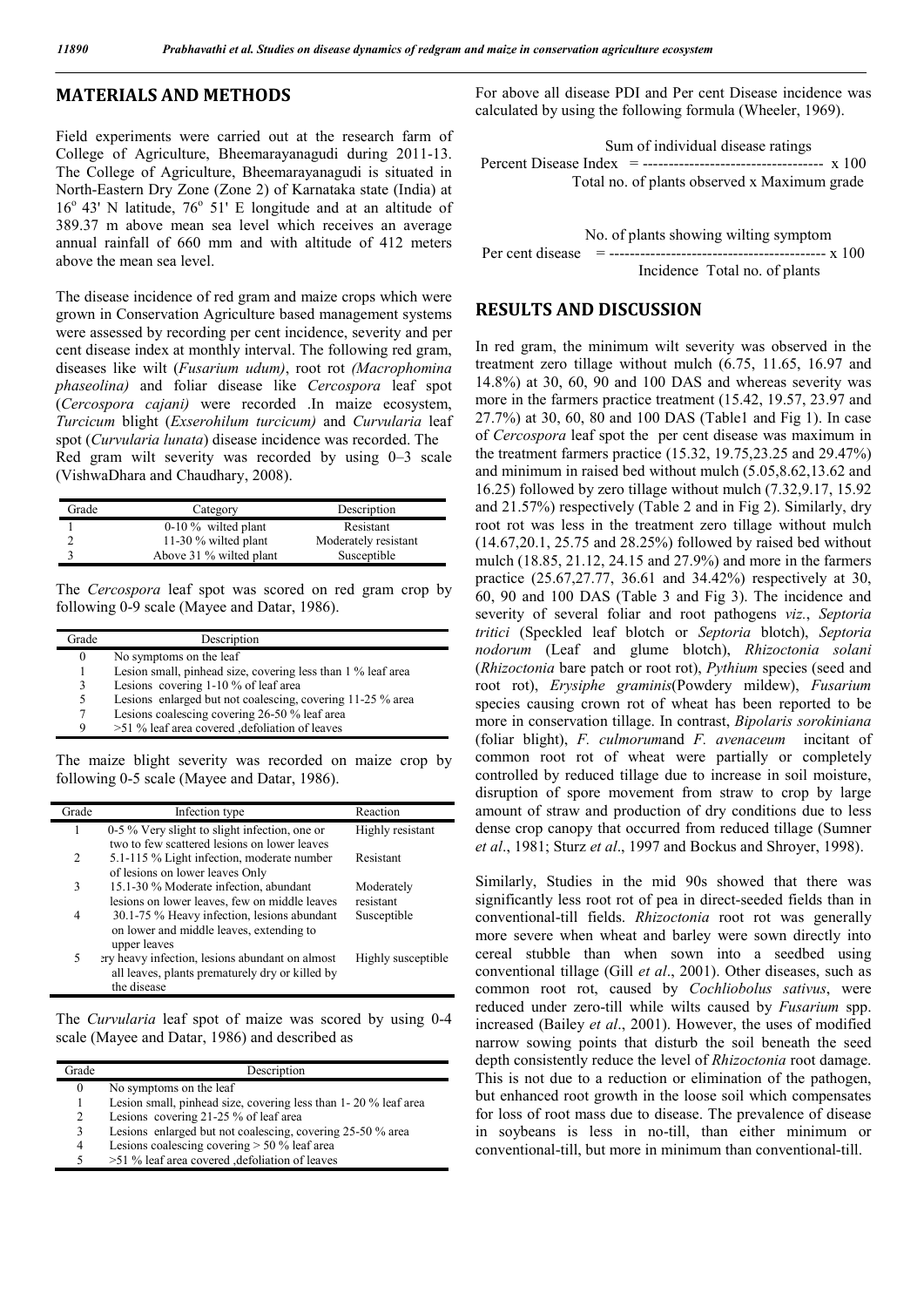| Treatments                 |                | Per cent Disease Severity (%) of wilt |               |                |               |  |  |
|----------------------------|----------------|---------------------------------------|---------------|----------------|---------------|--|--|
|                            | 30 DAS         | 60 DAS                                | <b>90 DAS</b> | <b>100 DAS</b> | Mean          |  |  |
| Zero tillage with mulch    | $9.4(17.82)^*$ | 12.77(20.92)                          | 20.27(26.74)  | 24.1 (29.39)   | 16.63(22.30)  |  |  |
| Zero tillage without mulch | 6.75(14.95)    | 11.65 (19.94)                         | 16.97(24.30)  | 14.8(22.60)    | 12.54 (20.44) |  |  |
| Raised bed with mulch      | 11.05 (19.38)  | 14.72 (22.56)                         | 12.9(21.04)   | 15.60(23.25)   | 13.57 (21.55) |  |  |
| Raised bed without mulch   | 8.8 (17.22)    | 12.92(21.02)                          | 16.85(24.23)  | 9.52(26.21)    | 14.52(22.17)  |  |  |
| Farmers practice           | 15.42(23.12)   | 19.57 (26.25)                         | 23.97 (29.32) | 27.70 (31.76)  | 21.66 (27.61) |  |  |
| $S.Em\pm$                  | 0.786          | 0.839                                 | 0.916         | 0.949          |               |  |  |
| C.D (0.01)                 | 2.37           | 2.528                                 | 2.76          | 2.86           |               |  |  |

#### **Table 1. Effect of Conservation Agriculture and farmers practice treatments on severity of red gram wilt under red gram ecosystem**

\*Figures in parenthesis are arc sine transformed values

#### Table 2. Effect of Conservation Agriculture and farmers practice treatments on severity of *Cercospora* leaf spot of red gram under red **gram ecosystem**

| Treatments                 | Per cent Disease Index (%) of Cercospora leaf spot |               |               |               |               |  |
|----------------------------|----------------------------------------------------|---------------|---------------|---------------|---------------|--|
|                            | <b>30 DAS</b>                                      | 60 DAS        | <b>90 DAS</b> | 100 DAS       | Mean          |  |
| Zero tillage with mulch    | $11.8(20.09)*$                                     | 16.17(23.61)  | 20.22 (26.72) | 24.75 (29.84) | 18.23 (25.06) |  |
| Zero tillage without mulch | 7.32(15.64)                                        | 9.175 (17.59) | 15.92 (23.49) | 21.57 (27.68) | 13.49(21.1)   |  |
| Raised bed with mulch      | 10.50(18.89)                                       | 14.47 (22.34) | 18.22 (25.26) | 22.25(28.13)  | 16.36(23.65)  |  |
| Raised bed without mulch   | 5.05 (12.97)                                       | 8.625(17.03)  | 13.62(21.62)  | 16.25(23.77)  | 10.88 (18.84) |  |
| Farmers practice           | 15.32(23.01)                                       | 19.75 (26.38) | 23.25 (28.81) | 29.47 (32.87) | 21.94 (27.76) |  |
| $S.Em\pm$                  | 0.724                                              | 1.138         | 1.056         | 1.042         |               |  |
| C.D (0.01)                 | 2.183                                              | 3.43          | 3.483         | 3.542         |               |  |

\*Figures in parenthesis are arc sine transformed values

#### **Table 3. Effect of Conservation Agriculture and farmers practice treatments on severity of dry root rot of red gram under red gram ecosystem**

| Treatments                 | Per cent disease severity $(\%)$ of dry root rot |               |               |               |               |  |
|----------------------------|--------------------------------------------------|---------------|---------------|---------------|---------------|--|
|                            | 30 DAS                                           | 60 DAS        | <b>90 DAS</b> | 100 DAS       | Mean          |  |
| Zero tillage with mulch    | $20.5(26.93)^*$                                  | 22.25(28.15)  | 25.5(32.26)   | 29.75 (33.68) | 24.5(24.20)   |  |
| Zero tillage without mulch | 14.67 (22.52)                                    | 20.1(26.56)   | 25.75 (30.48) | 28.25 (32.09) | 22.19 (27.91) |  |
| Raised bed with mulch      | 23.37 (28.92)                                    | 26.07(32.02)  | 28.3 (33.76)  | 31.75 (35.52) | 27.3(32.55)   |  |
| Raised bed without mulch   | 18.85 (25.72)                                    | 21.12 (28.07) | 24.15 (32.05) | 27.9 (34.402) | 23.25 (30.06) |  |
| Farmers practice           | 25.67(31.10)                                     | 27.77 (34.93) | 31.61(37.1)   | 34.42 (39.48) | 29.86 (35.65) |  |
| $S.Em\pm$                  | 0.651                                            | 0.79          | 1.116         | 1.41          |               |  |
| C.D (0.01)                 | 1.963                                            | 2.382         | 3.363         | 4.251         |               |  |

\*Figures in parenthesis are arc sine transformed values

### **Table 4. Effect of Conservation Agriculture and farmers practice treatments on severity of blight of maize under maize ecosystem**

| Treatments                 |                  | Per cent disease severity $(\% )$ of maize blight |               |               |               |  |  |
|----------------------------|------------------|---------------------------------------------------|---------------|---------------|---------------|--|--|
|                            | 30 DAS           | 60 DAS                                            | <b>90 DAS</b> | $100$ DAS     | Mean          |  |  |
| Zero tillage with mulch    | $17.47(26.34)^*$ | 22.71 (27.55)                                     | 26.39(30.18)  | 29.32 (35.90) | 23.97 (29.99) |  |  |
| Zero tillage without mulch | 12.08(21.82)     | 16.51(24.10)                                      | 19.84 (25.21) | 24.80 (27.65) | 18.30 (32.91) |  |  |
| Farmers practice           | 22.27 (28.84)    | 27.28 (30.72)                                     | 32.66 (36.80) | 42.31(48.20)  | 31.13 (36.14) |  |  |
| $S.Em\pm$                  | 0.553            | 0.728                                             | 0.911         | 0.976         |               |  |  |
| C.D(0.01)                  | 1.642            | 2.163                                             | 2.707         | 2.9           |               |  |  |

\*Figures in parenthesis are arc sine transformed values

#### **Table 5. Effect of Conservation Agriculture and farmers practice treatments on severity of** *Curvularia* **leaf spot of maize under maize ecosystem**

| Treatments                 |                 | Per cent Disease Index (%) of <i>Curvularia</i> leaf spot |               |               |               |  |  |
|----------------------------|-----------------|-----------------------------------------------------------|---------------|---------------|---------------|--|--|
|                            | <b>30 DAS</b>   | 100 DAS<br>60 DAS<br><b>90 DAS</b><br>Mean                |               |               |               |  |  |
| Zero tillage with mulch    | $7.14(11.47)^*$ | 10.14(21.39)                                              | 14.85(23.81)  | 19.3 (26.74)  | 12.85(20.85)  |  |  |
| Zero tillage without mulch | 5.54(9.74)      | 12.71 (22.42)                                             | 11.28(21.83)  | 18.24 (25.43) | 11.94 (19.85) |  |  |
| Farmers practice           | 10.54(21.57)    | 15.23(28.6)                                               | 18.85 (27.23) | 25.1(30.01)   | 17.43 (26.85) |  |  |
| $S.Em\pm$                  | 0.411           | 0.432                                                     | 0.513         | 0.529         |               |  |  |
| C.D (0.01)                 | $\cdot$ 22      | 1.285                                                     | 1.524         | 1.538         |               |  |  |

\*Figures in parenthesis are arc sine transformed values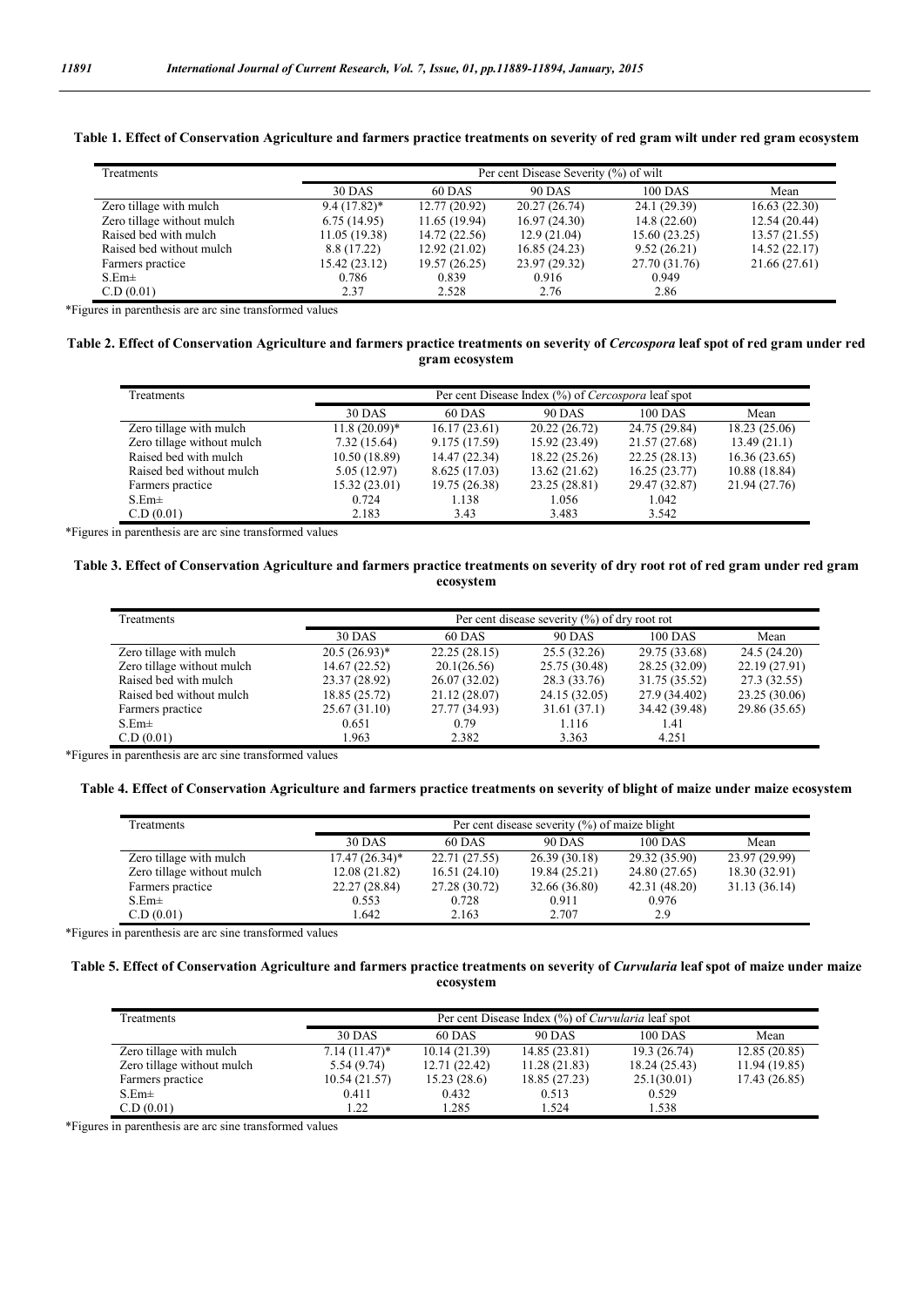

**Fig. 1. Effect of Conservation Agriculture and farmers practice treatments on severity of wilt of red gram under red gram ecosystem**



Fig.2. Effect of Conservation Agriculture and farmers practice treatments on severity of *Cercospora* leaf spot of red gram under red gram ecosystem



**Fig.3. Effect of Conservation Agriculture and farmers practice treatments on severity of dry root rot of red gram under red gram ecosystem**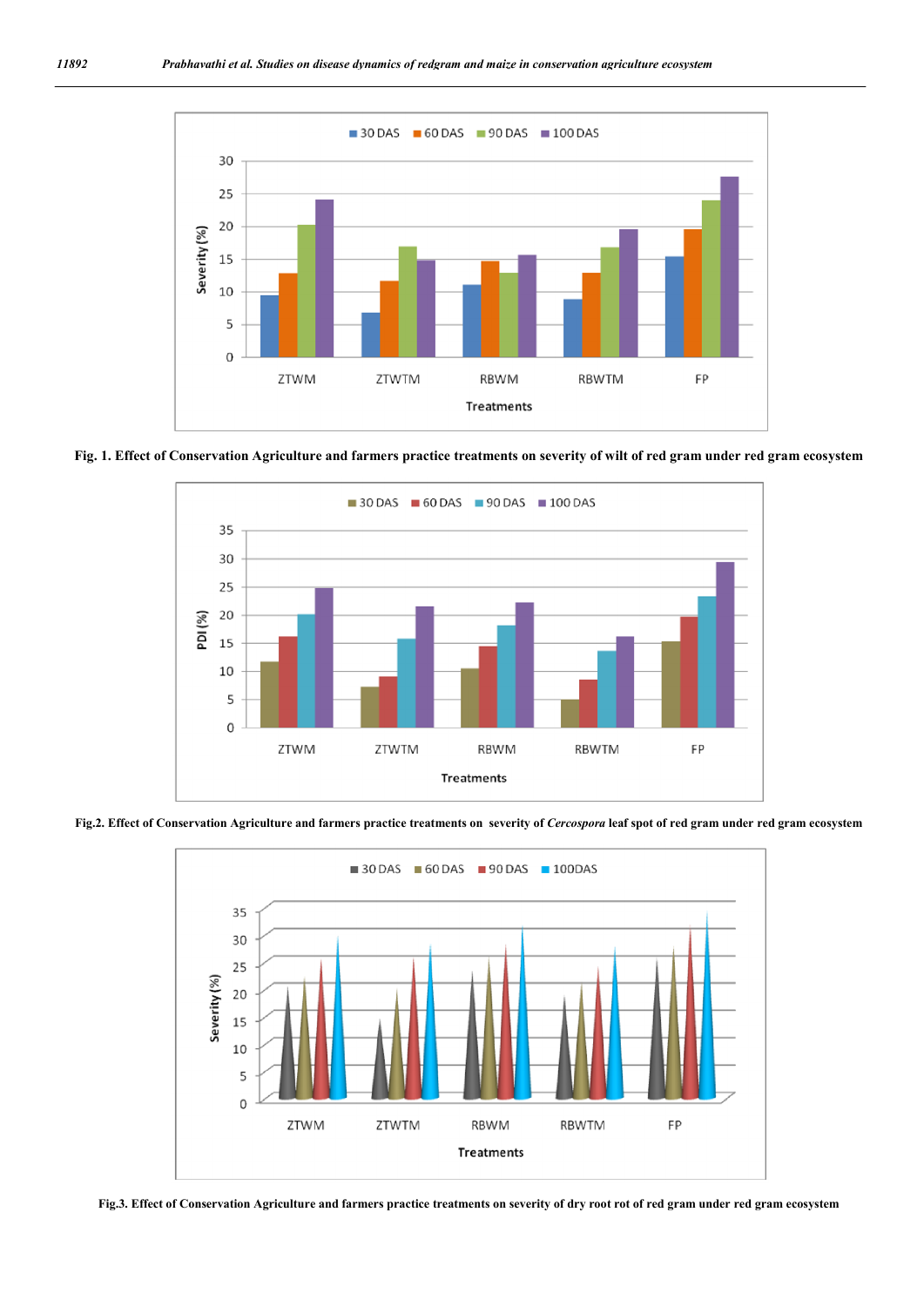

**Fig.4. Effect of Conservation Agriculture and farmers practice treatments on severity of blight of maize under maize ecosystem**



**Fig.5. Effect of Conservation Agriculture and farmers practice treatments on severity of** *Curvularia* **leaf spot of maize under maize ecosystem**

Under conventional-till sclerotia that remain deeply buried do not germinate, while under minimum tillage the surface disturbance may release sclerotia from host stems and retain them at the surface or sufficiently close to the surface to germinate and thus provide higher levels of inoculum (Workneh and Yang, 2000). Similarly Workneh and Yang (2000) recorded the commonly isolated leaf spot pathogens that cause tan spot, septoria leaf blotch, *stagonospora nodorum* blotch and spot blotch was more prevalent in no-till fields, *Septoria* leaf blotch and *Stagonospora* leaf blotch less prevalent in conventional till fields and spot blotch present at equal levels in both tillage systems. In a USA study, higher levels of leaf spot diseases were associated with zero-till plots in years with higher than normal precipitation (Cook *et al*., 1978; Reis, 1996). In maize, the blight severity was ranged between 17.47 to 29.32 per cent in the treatment zero tillage with mulch followed by zero tillage without mulch

(12.08 to 24.80%) and in farmers practice (22.27 to 31.13%). The minimum blight severity was recorded in the treatment zero tillage without mulch (12.08,16.51,19.84 and 22.80%) and maximum in farmers practice treatment (22.27, 27.28, 32.66 and 42.31%) respectively at 30, 60, 90 and 100 DAS was presented in Table 4 and Fig 4 and in case of *Curvularia* leaf spot the maximum per cent index was observed in farmers practice (10.54,15.23, 18.85 and 25.1%) and minimum incidence was recorded in the treatment zero tillage without mulch (7.14,10.14, 14.85, 11.28 and 19.3%) respectively at 30 DAS, 60 DAS,80 DAS and 100 DAS was recorded (Table 5 and Fig. 5).

Other literature reports that the burial of residue effectively controls take-all (Kollmorgen *et al*., 1985) Rovira and Venn (1985) attributed lower levels of take-all under CT to factors such as the break up and decomposition of wheat roots and the